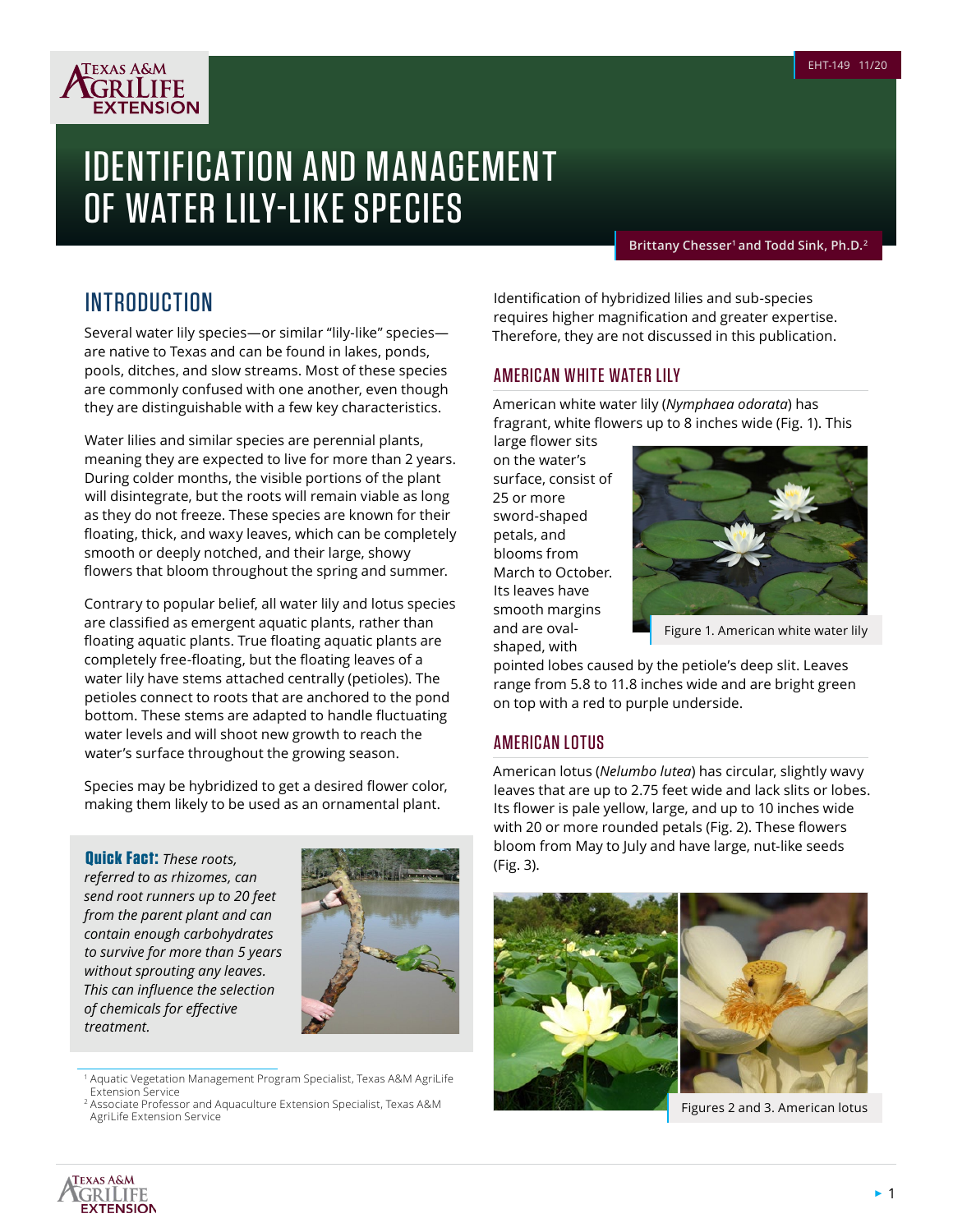# DOTLEAF WATERLILY

Dotleaf waterlily (*Nymphaea ampla*) is a species not commonly seen and is limited to Texas' border regions. It may be confused with the American white water lily, but its white flower (with 12 to 21 petals) sits 4 to 5 inches above the water's surface and blooms throughout the year. Additionally, its green leaves are speckled with purple coloration and can be either serrated or wavy, compared to smooth.

Quick Fact: *American lotus leaves may lie flat on the water's surface or grow cup-like 1 to 3 feet above the water's surface.* 



#### YELLOW WATER LILY

Yellow water lily (*Nymphaea Mexicana*) is very similar to the American white water lily—in that it has a deep slit in the petiole and oval-shaped leaves up to 9 inches wide (Fig. 4). Its leaves are bright green on top and sometimes mottled brown, with red to purple coloring underneath. The yellow water lily, also known as the Mexican water lily, gets its name from the large, bright yellow flowers that bloom from March to August. The colorful flowers range from 2.3 to 3.9 inches wide, with roughly 25 sword-shaped petals (Fig. 5). The warty appearance of its roots can also make identifying yellow water lilies easier when it is not in bloom.





**Figures 4 and 5. Yellow water lily**

#### SPATTERDOCK

Spatterdock (*Nuphar lutea*) has large, heart-shaped leaves, arranged spirally, growing up to 15 inches long and 10 inches wide (Figs. 6 and 7). Leaves can deviate from being strictly floating and may become submersed, making their appearance transparent and thin. Spatterdock (also known as cow lily) has relatively small, sphere-shaped flowers that bloom from March to October—although they never look to be in "full bloom." Its flowers are as tall as they are wide (1 inch), with six thick, green sepals and many small, yellow petals.



**Figures 6 and 7. Spatterdock**

# BLUE WATER LILY

Blue water lily (*Nymphaea elegans*) has large, blue, or pale purple flowers raised above the water's surface and bloom from April to July (Fig. 8). They are 2.4 to 5.2 inches wide, with 8 to 27 petals. Blue water lily, also known as elegant water lily, has oval shaped leaves that grow up to 11.8 inches long. The leaf edges can lay flat on the water's surface like other species, but they are typically observed as being slightly wavy.

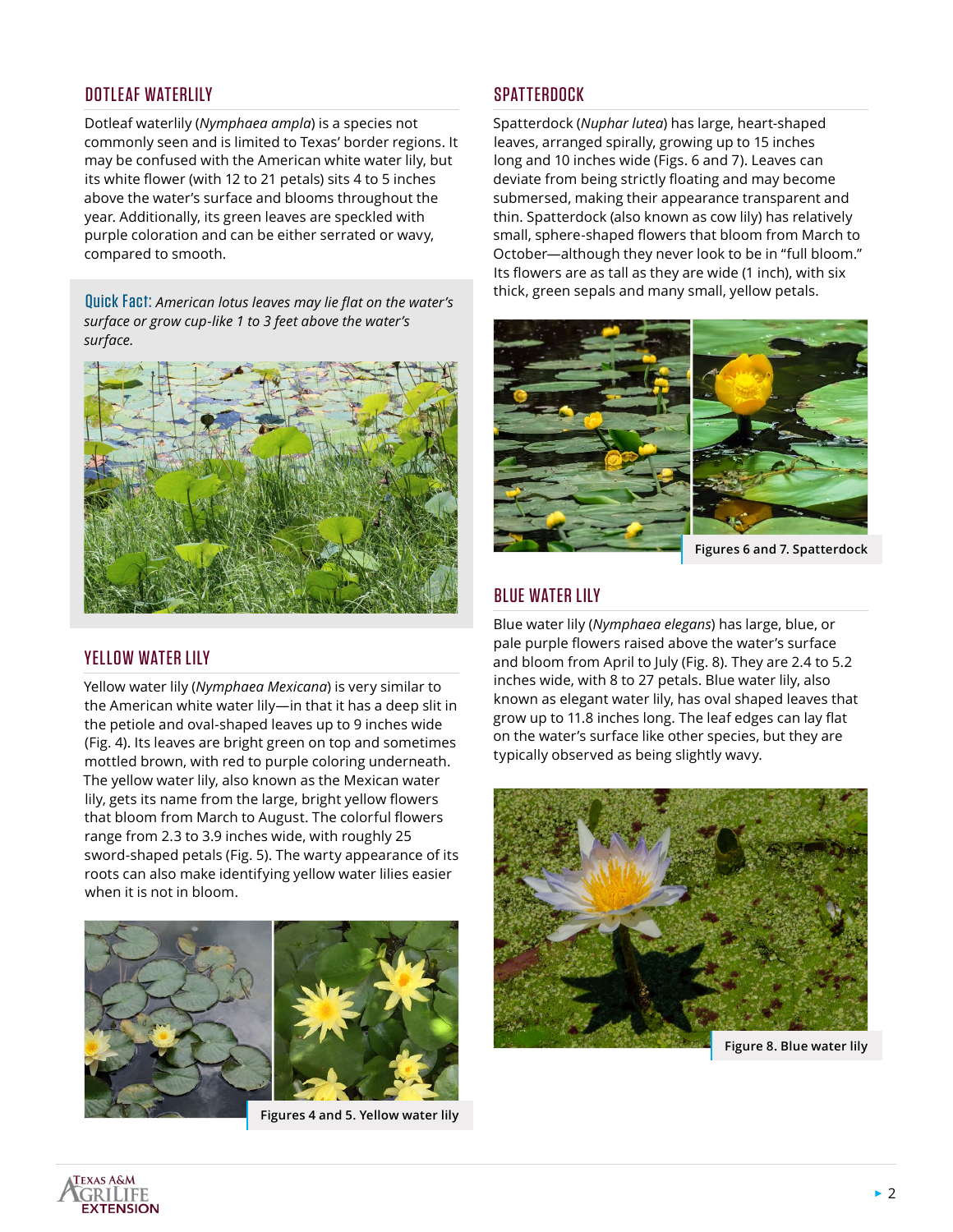Quick Fact: *Banana lily (left) and Water shield (right) may be confused with species discussed in this publication, but have much smaller leaves (0.8 to 5.9 inches) and flowers (0.4 to 0.6 inches). Management options differ among these species and should be identified properly to avoid ineffective management or a waste of resources. Both species are considered aggressive invaders and should not be intentionally introduced.*



# MANAGEMENT

#### **Propagation**

Water lilies and similar species gained their popularity from their aesthetic value and are usually sought after by pond owners. These species can be easily introduced and produced through plant division—otherwise known as propagation.

New plants can be produced quickly by sectioning the rhizomes into sections (no more than 2 to 3 inches long) of parent plants. These sections can then be placed in wide, shallow containers that are roughly two-thirds full of a damp soil mixture and submerged so the water depth is 2 to 4 inches before reaching the soil. The rhizome section should be gently submerged into the soil until little to no portions of the rhizome can be seen. Propagation success will be evident as leaves begin to form.

Although the species covered in detail within this publication are native to Texas, some species—such as the American lotus—have a rapid growth rate (over 1 foot per year), can easily become invasive, and are generally not recommended for planting. Spatterdock and American

Quick Fact: *American lotus seeds can stay viable for many years and can be germinated in room temperature, non-chlorinated water after the seed coating is gently removed.*

white water lily have slower growth rates (less than 0.2 feet per year) and are more likely to be recommended for planting. Both of these species are known for

tolerating partial shade as well as full sun. Spatterdock has a higher tolerance for salinity and water fluctuations.

#### Control

If water lily and lotus populations become a nuisance, control can be challenging and expensive. Due to their unique structure as an emergent plant, with thick, submerged root systems and floating leaves, water lily and lotus species are not constricted in terms of water depth and can easily take over a whole body of water. Due to their well-developed root systems, dense populations can hinder recreational activities like boating, fishing, swimming, and may be hard to reach. Additionally, an overabundance of these plants can limit light availability in the water column. Limited light availability can reduce beneficial phytoplankton and native submerged plant species, lower photosynthesis rates, and disrupt oxygen transfer from submerged plants and the atmosphere. The effects from overpopulation ultimately lowers dissolved oxygen levels and can potentially cause fish die-offs. Although these lily and lotus species can be distinguished from one another, propagation and control options are relatively the same.

# Physical Control

Physical control includes hand pulling, raking, and using cutter boats on water lily and lotus plants. For anything other than a small population, physical control can be labor intensive and any missed material can re-establish quickly from seeds and rhizomes, making this type of control ineffective.

## Biological Control

Biological control is the method of introducing other organisms to eliminate or decrease the presence of pests. While roots may be eaten by small mammals such as beavers, muskrats, porcupines, and deer, which may also eat the leaves or flowers—there are no biological controls for the species mentioned in this publication.

## Chemical Control

Before discussing the chemical controls that work best for lily species, the regulation of herbicides and pesticides must be addressed. Each state has its own agency or agencies that regulate the purchase, use, and application of pesticides and herbicides. **Please consult with the appropriate state agency before attempting to purchase or apply aquatic herbicides or algaecides.**

When choosing herbicides, they can be split into two classifications: contact and systemic, which can dictate the treatment application. Contact herbicides cause